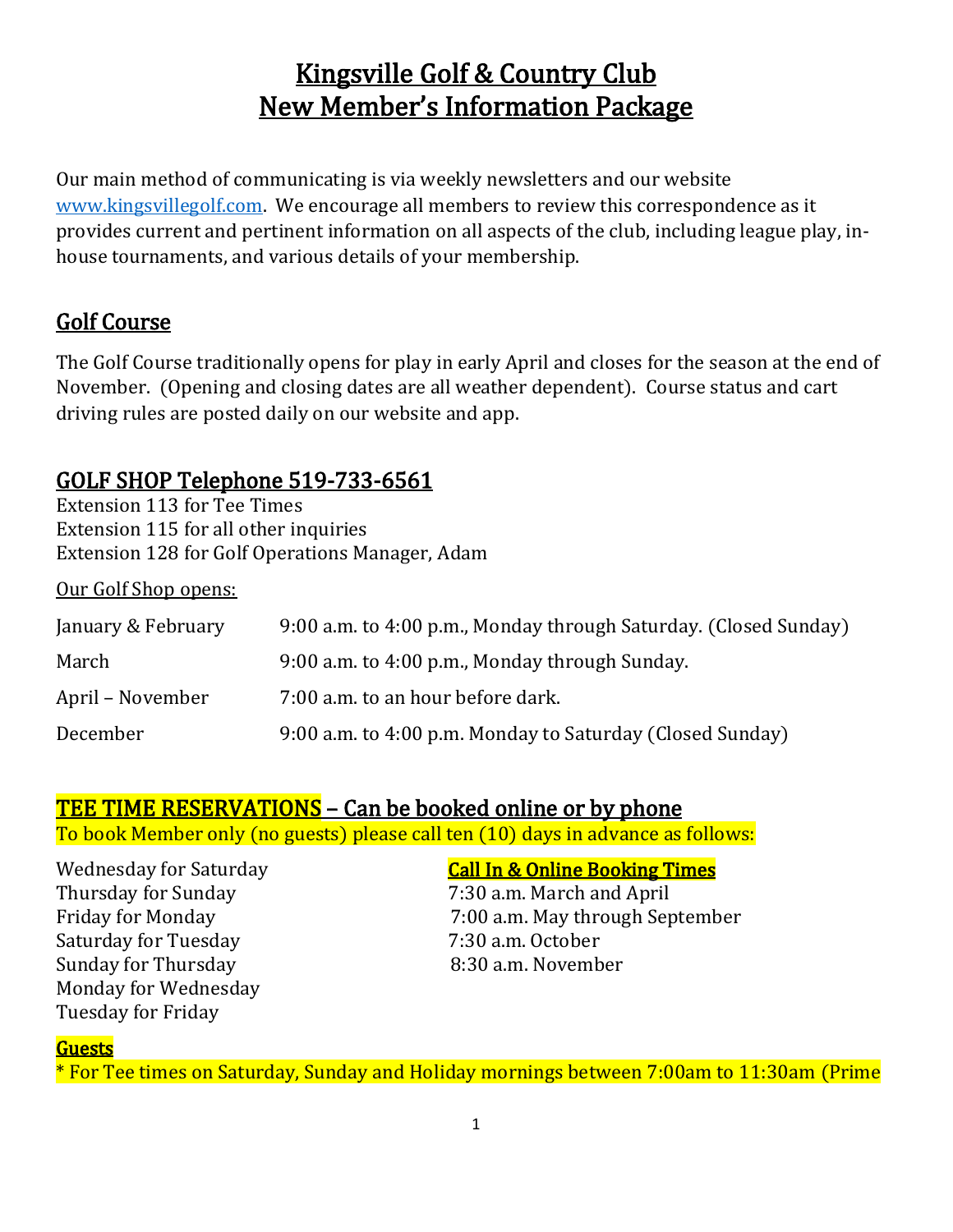Time), guests can only be booked starting at NOON (10) days in advance. Members can book guests (9) days in advance all other days.

## Additional Information

1. Junior members may play any time Monday to Friday, subject to Club commitments, on weekends after 11:30 am, if accompanied by an adult, otherwise after 3:00 pm or at the discretion of the Golf Shop.

2. The system is based on "One Tee-Time per Member" (a husband and wife could make two tee times). A member making the tee time must play in that group.

3. Twosomes will be joined, onesomes cannot make times.

4. "No Call No Shows" is closely monitored and may result in loss of tee time privileges and/or other penalties.

## HOW TO BOOK A TEE TIME – ONLINE

- ONLINE BOOKING STARTS AT THE SAME TIME AS TEE TIME CALL IN
- Go to our website homepage [www.kingsvillegolf.com](http://www.kingsvillegolf.com/)
- Click on the "BOOK TEE TIMES" Tab on the screen.
- Click on "MEMBERS ENTER HERE" option.
- Login using your username and password.
- Move your mouse over top of "MENU" in the upper left of the grey Tee On box.
- Click on "MY ACCOUNT"
- Click on "PREFERENCES" scroll to the bottom of the page.
- Click on "ADD FAVOURITES" (this is where you select other members that you will normally play with). Each time you enter a member's name hit "SEARCH" then click on "SUBMIT", repeat this process until all your favourites are entered. This is an important step!!
- To make a tee time click on "BOOKING"
- Select the DATE, TIME and 9 OR 18 HOLES
- Click on the box below your name, "YOUR FAVOURITES" and "GUEST" will appear.
- Select the NAMES of the members and the number of players in your group.
- Click on "SUBMIT"
- The tee times that are CLOSEST to YOUR REQUESTED TIME will appear
- Select your preferred time and then click on "BOOK TIME"
- You will see a confirmation of the TIME and DATE of YOUR TEE TIME BOOKING
- Click on "CONTINUE" to book for another day or "LOGOUT" to exit.

## HOW TO CANCEL A TEE TIME

- Go to [www.kingsvillegolf.com](http://www.kingsvillegolf.com/) and click on "BOOK TEE TIME"
- Next, scroll to the bottom of the page and click on "VIEW BOOKINGS"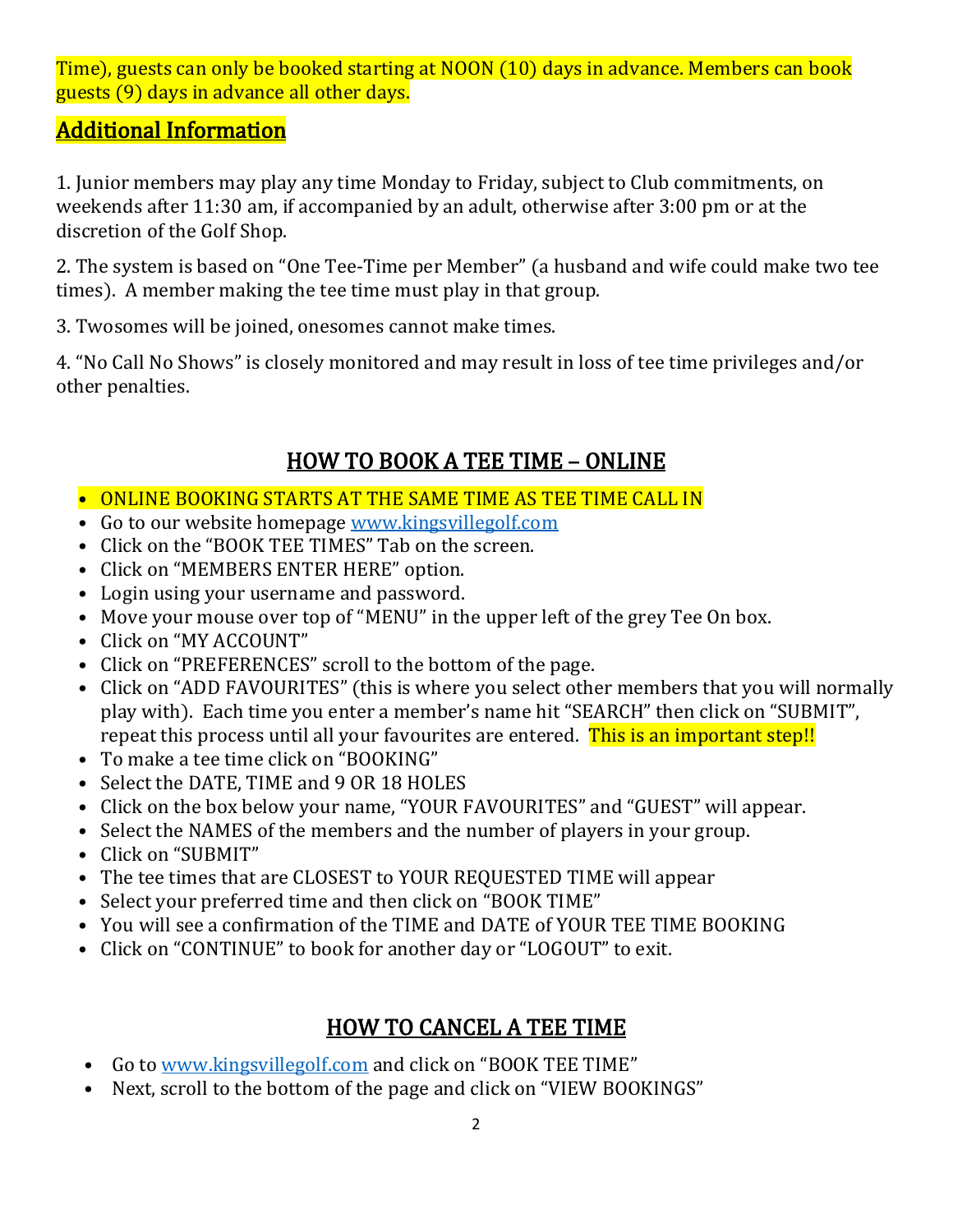- Your booked tee times for the next ten (10) days will appear, check the "DELETE" box next to the time you wish to cancel, click on "DELETE", that time is now cancelled.
- PLEASE NOTE: The computer allows cancellations four  $(4)$  hours prior to your tee time, for cancellations less than 4 hours you must call the GOLF SHOP at (519) 733-656 ext 113 or email [teetimes@kingsvillegolf.com.](mailto:teetimes@kingsvillegolf.com)

## HOW TO ACCESS ONLINE STATEMENTS

The procedure is quite similar to booking a Tee time.

- 1. Go to our website homepage [www.kingsvillegolf.com.](http://www.kingsvillegolf.com/)
- 2. Click on the "Book Tee Times" Tab at the far right of the screen.
- 3. Scroll down the page to the grey Tee On box.
- 4. Click on "Members Enter Here" option.
- 5. Login using your username and password.
- 6. Move your mouse over top of "Menu" in the upper left of the grey Tee On box.
- 7. Click on "My Account" from the drop-down menu.
- 8. Click on "Reports" (last option).
- 9. Click on "Kingsville Golf & Country Club Detailed Statement." There will be a statement for each month with the date to the right. (This can be printed for your records)

Statements for the previous month will typically be uploaded the first week of the following month.

## HOW TO ACCESS "LIVE" ONLINE STATEMENTS

Following the same procedure to access online statements:

- 1. Go to our website homepage [www.kingsvillegolf.com.](https://can01.safelinks.protection.outlook.com/?url=http%3A%2F%2Fwww.kingsvillegolf.com%2F&data=04%7C01%7Cadmin%40kingsvillegolf.com%7C22f2184cf3584f0affa808d9275b7008%7C8d29ce7755504ad1b7f9616fe9928861%7C0%7C0%7C637584095944238373%7CUnknown%7CTWFpbGZsb3d8eyJWIjoiMC4wLjAwMDAiLCJQIjoiV2luMzIiLCJBTiI6Ik1haWwiLCJXVCI6Mn0%3D%7C1000&sdata=D1jzTV3Kxye3SUEuN06KmIKiGiMxNjX7nfeM2PR5gXU%3D&reserved=0)
- 2. Click on the "Book Tee Times" button located at the centre of the screen.
- 3. Click on "Members Enter Here" option.
- 4. Login using your username and password.
- 5. Move your mouse over top of "Menu" in the upper left of the grey Tee On box.
- 6. Click on "My Account" from the drop-down menu.
- 7. Click on "Reports" (last option).
- 8. All of your statements of the current year will appear.
- 9. Select the grey "Recent Activity" button located above your statements.

10. Once you click on the button, a recent statement will download to your device. When you open the statement, it will show all transactions starting from the 1<sup>st</sup> of the current month.

Please note that all payments may take up to 4-5 business days to show on your statement.

If you encounter any problems, contact: Ashley at 519-733-6561 ext. 123 or contact Jacqui at ext 110. There is also a visual step by step "How To" under the Members dropdown on the website.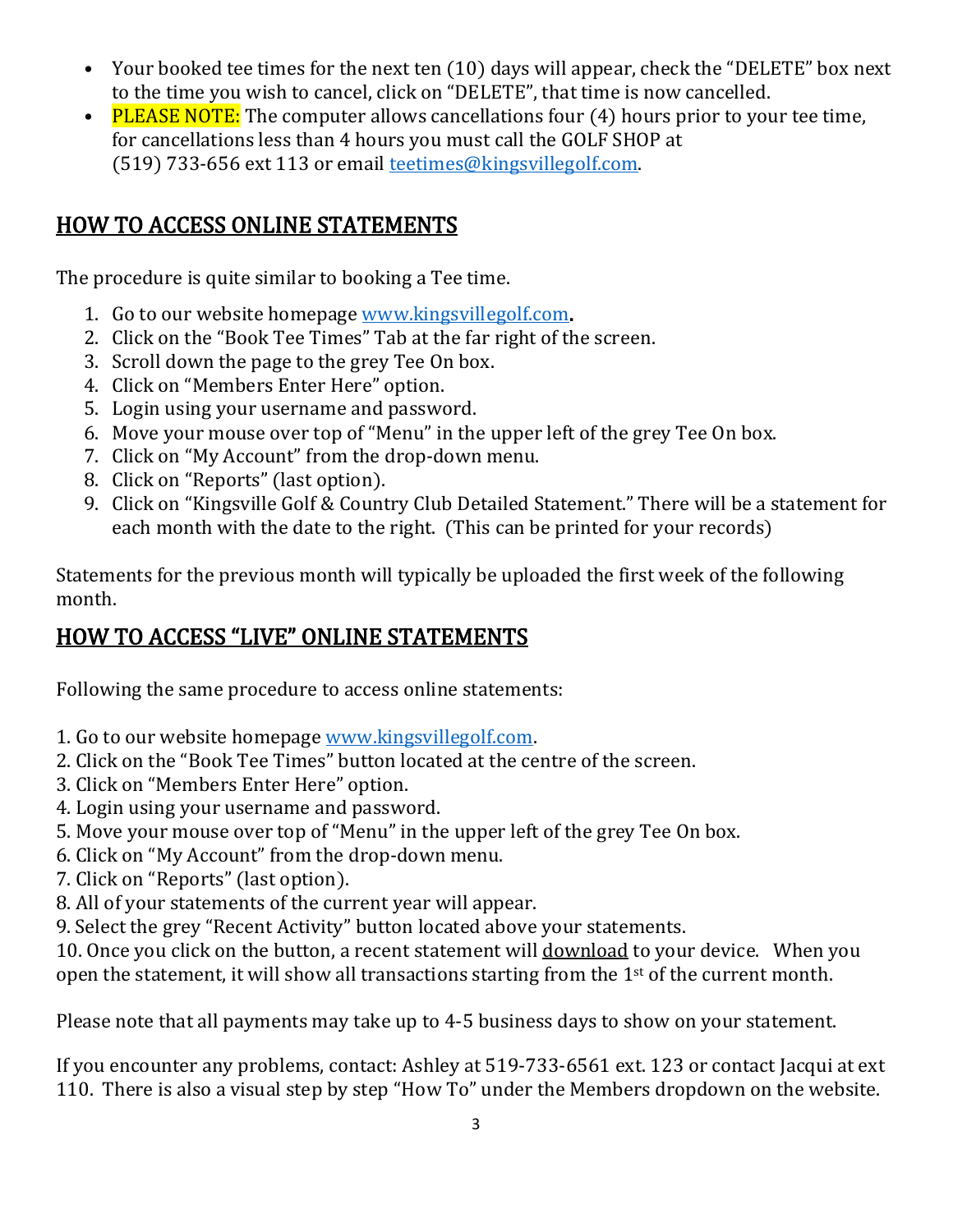## PROCEDURE FOR ACCESSING WEBSITE

- 1. Go to [www.kingsvillegolf.com.](http://www.kingsvillegolf.com/) If it is saved in your favourites, it will not work, you must enter [www.kingsvillegolf.com.](http://www.kingsvillegolf.com/)
- 2. Click on Members Section on the top right; there is no username or password to login.
- 3. This brings you to the Member's Home Page;
- 4. Hold your mouse over the "Members" tab and view pertinent Club information.
- 5. You can Bookmark this site in your favourites.
- 6. If you have any problems, please contact the office at  $\frac{\text{admin@kingsvillegolf.com}}{\text{admin@kingsvillegolf.com}}$  or [teetimes@kingsvillegolf.com](mailto:teetimes@kingsvillegolf.com)

## COMPUTER HANDICAP

Membership dues include Golf Ontario (G.A.O) and Golf Canada fees. This provides that each Member must post adjusted scores after each round. Your handicap index is derived from these postings and will be used for League and Tournament Handicapping. You are not eligible to play in Club events without a current handicap. Penalties for inappropriate postings or lack of posting will apply. You may post your scores from your home computer, Smart Phone or KGCC App.

The staff will assist you with any questions or procedures required.

The process to enter scores is listed below:

- 1. Go to [www.kingsvillegolf.com](http://www.kingsvillegolf.com/)
- 2. Click the link on the screen labelled: "Post Your Score".
- 3. Enter your username and password.
- 4. On the right-hand side of the screen (under your handicap factor) you will click "enter score"
- 5. Select the proper date, course rotation and tees.
- 6. Enter your score at the bottom and press "post score"

Once you have logged into the system, you have the option to update your profile with your personal information.

You may also change your username and password.

If you need any assistance or do not know your username and password please email [office@kingsvillegolf.com](mailto:office@kingsvillegolf.com) or [teetimes@kingsvillegolf.com.](mailto:teetimes@kingsvillegolf.com)

## B.A.G. PROGRAM (Bring-A-Guest)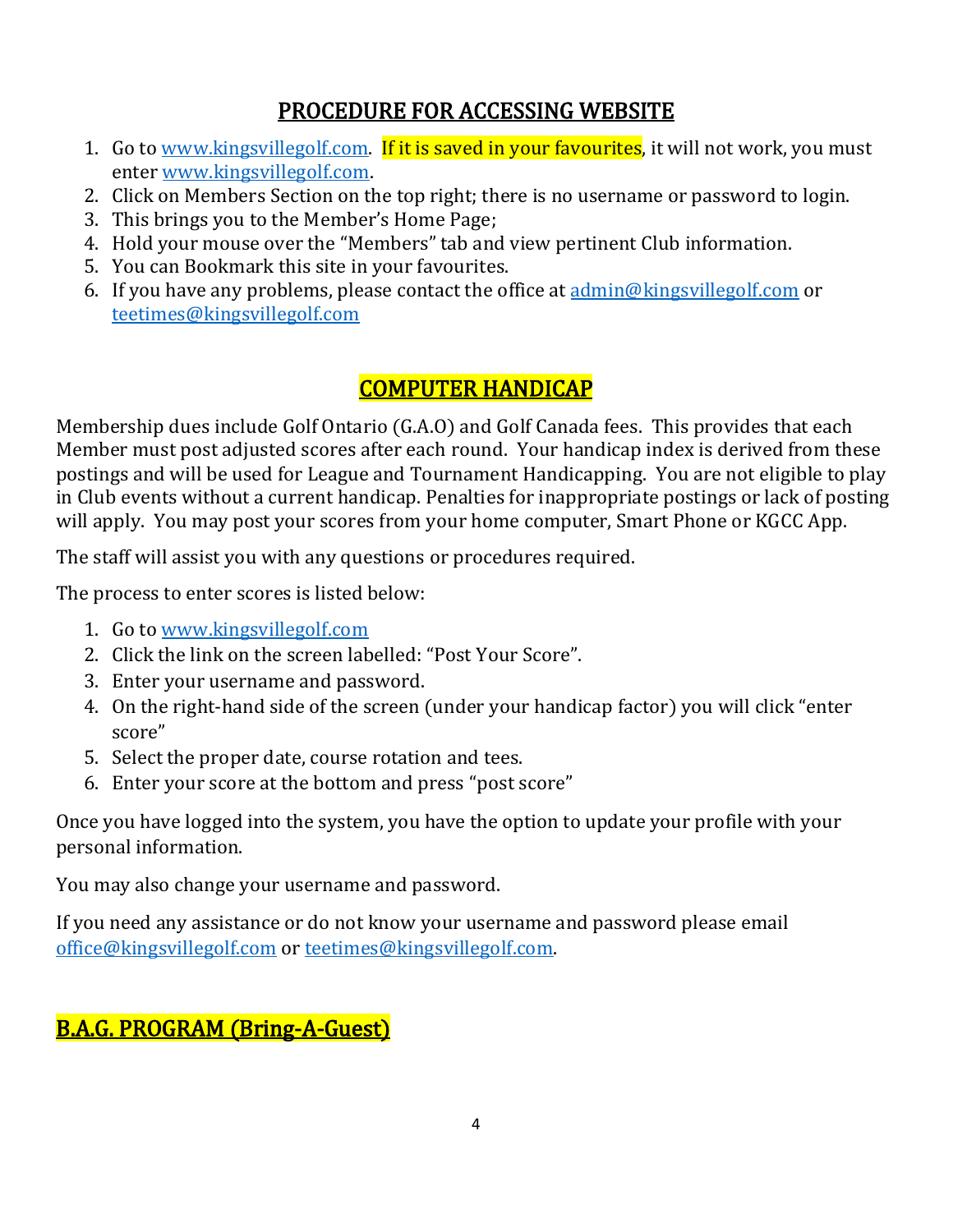Single members receive THREE 18-hole guest passes (or SIX – 9 hole passes) and couples receive FIVE 18-hole guest passes (or TEN – 9 hole passes). The fee for the BAG Program is \$100 for a single and \$165 for a couple and is included with your annual dues.

Guest Passes are administered electronically through the Golf Shop. Members wanting to use their Bring-A-Guest Program must inform the Golf Shop staff upon arrival. These guest passes are only valid for the season and **DO NOT** carry forward to the following year. There are no refunds on unused guest passes.

We allow members to purchase one additional BAG program each year and can only be used after 11:30 am.

#### GUEST PASS TIME OF USE:

Monday – Friday ANYTIME of the day. (Excluding Canadian Holidays)

Saturday, Sunday and Canadian Holidays any time after 11:30 a.m. Guest passes are allowed prior to 11:30 a.m. on weekends and holidays upon payment of a \$15.00 surcharge (tax included). A guest can only play a maximum of 4 rounds per season before 11:30 regardless of whose B.A.G. Program is used.

Please refer to "Tee Time Reservations" on Page 1 for the guest booking policy.

## FAQ's

- Q. Do guest passes carry forward to the next year?
- A. No. It follows the same procedure as the house account and is void at season end.
- Q. Do I have to play with my guest?
- A. While it is preferred that members accompany their guests, we do understand that on occasion this may not be possible.
- Q. I am a limited member and my guests can only play on weekends. What do I do?
- A. Limited members in this situation may use one of their guest passes for themselves after 11:30 am or with a \$15.00 surcharge prior to 11:30 am, or pay their green fee.

## STARTERS/COURSE MARSHALL/PACE OF PLAY

All players should report to the Golf Shop prior to tee-off. You will then be directed to the Starter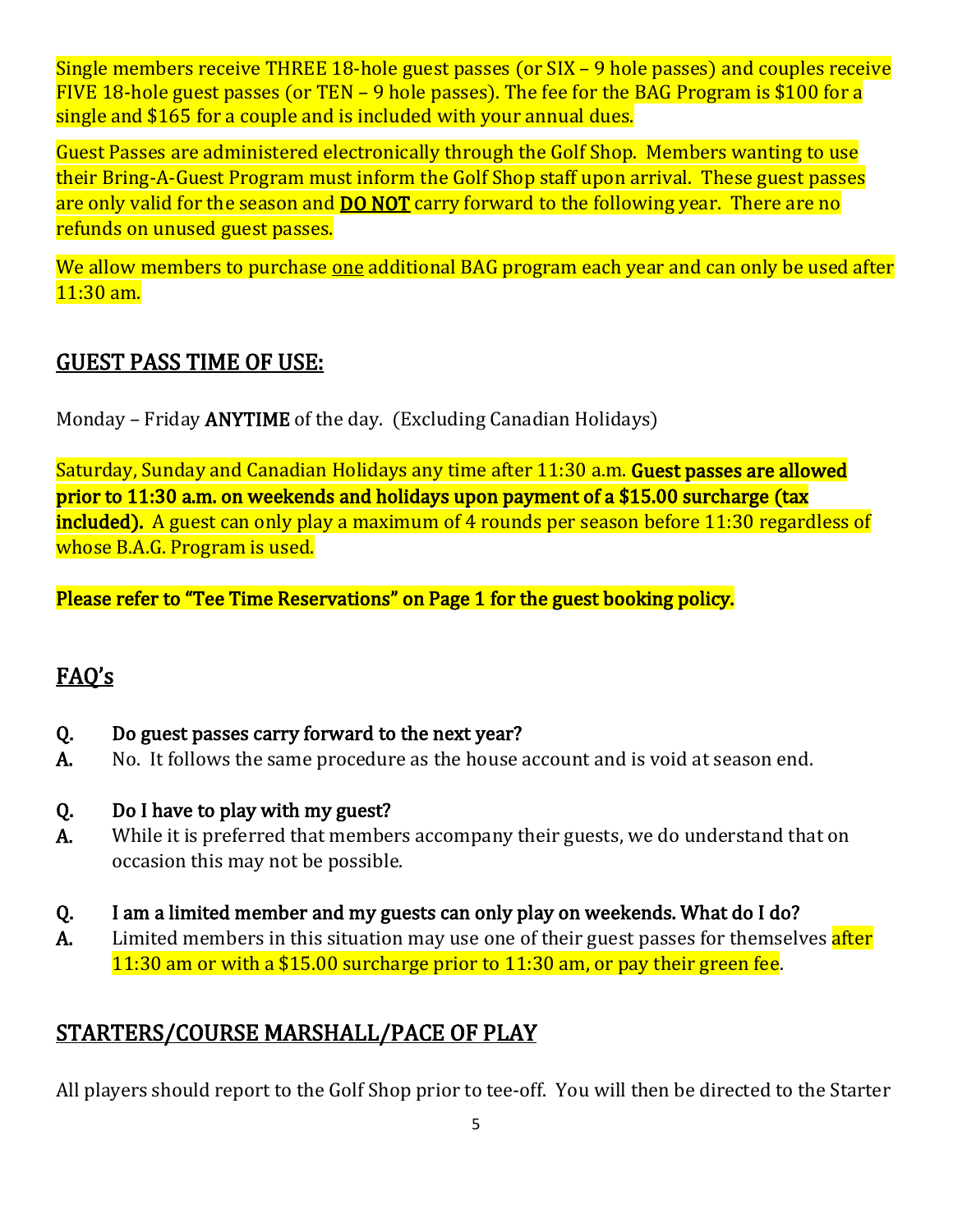who will assist you. Course Marshalls are on duty to assist you with any pace of play situations.

## WE ENCOURAGE "READY GOLF":

- 1. Hit when ready.
- 2. Putt when ready.
- 3. Allow faster players to play through.
- 4. Play four and a quarter (4 ¼) hour golf maximum. Our recommended pace of play is 2 hours for the Red and White courses and 2 ¼ hours for the Gold Nine.

Pace of play is monitored by the Starter, Player Assistant and Golf Shop Staff in conjunction with our GPS system via the golf cart. This is an accurate tool for monitoring pace of play.

## CADDIES/CHILDREN/WALKERS on the COURSE

Children on the golf course must be either a player or a caddie and must be realistically capable of either playing or caddying. Monday, Saturday and Sunday evenings are quiet and suitable to bring younger golfers to the Club.

All caddies, children, and walkers on the course **MUST** adhere to the Club's dress code.

## GOLF COURSE DRESS CODE

(Applies to all golfers, caddies or walkers)

Kingsville recognizes golf fashion is changing. We encourage men and women to dress in respectable golf course attire. The Golf Shop will have the final decision as to what is appropriate.

- $\triangleright$  Respectable golf attire is expected at the discretion of the Golf Shop Staff.
- $\triangleright$  Gentlemen's shirts must have both collar and sleeves. (Mock collars acceptable)
- $\triangleright$  Ladies tops Must have collar OR sleeves and must cover from the neck to the shoulders. (Mock collars acceptable)
- $\triangleright$  For both men and women, walking shorts with a finished leg of a respectable length are appropriate.
- NOT PERMITTED: T-shirts, gym attire, sweat pants, spandex (athletic leggings permitted), cutoffs, halter tops, tube tops and bare midriffs.
- $\triangleright$  Soft spikes only are permitted on the golf course.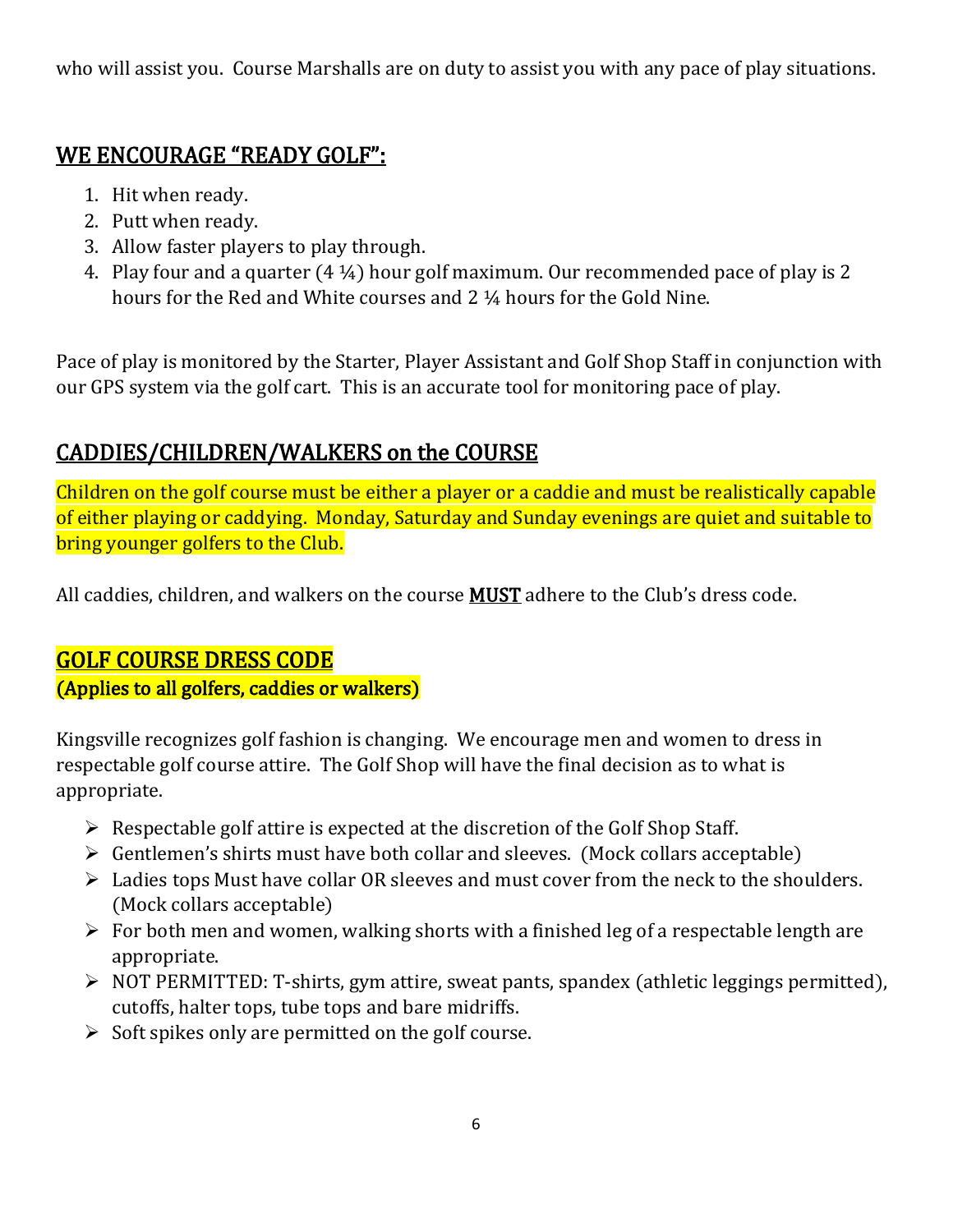## DRESS CODE – Club House Attire

- **Proper golf attire or smart casual business is appropriate.**
- Gym attire, sweat pants, spandex, cutoffs, halter tops, tube tops, bare midriffs are not permitted.
- Visors, baseball caps and golf hats are only permitted in the Champions Lounge Room, Dining Room "C" (McCay Room) and GPAR.
- Golf shoes are permitted in Champions Lounge Room and Dining Room "C" (McCay Room) only.

## OPTIONAL MEMBER PROGRAMS

#### PRACTICE RANGE

Opening of the Range usually follows the opening of the Golf Course, with hours similar to the Golf Shop. Exact times of "Last Bucket Sold" and "Last Ball Hit" are posted in the Golf Shop, on the Range Hut, and on the website, and times fluctuate throughout the season. Regardless of weather, the Range closes after the first weekend in November.

- 1. Drivers are not permitted, exception: Club Fitting Days or lessons with professional.
- 2. As always golfers are expected to direct all shots to the center of the range and target greens to minimize balls exceeding the netting height.
- 3. Balls exceeding the netting height is an ongoing issue as it interferes with condo owners on the East (left) side and a home owner on the West (right) side.

#### **Range Key Options**

For those who like to practice, range key options represent tremendous value and is highly recommended for the avid practicer.

Members may purchase pre-loaded range keys at a discounted price from our regular bucket fee of \$6.50 (tax included) for a small bucket (30 balls) or \$13.00 (tax included) for a large bucket (60 balls) with the following number of credits (each credit is a small bucket): **These credits DO** NOT expire, any unused balances carry forward to the next year.

| Key Option #1: | 10 large or 20 small buckets |
|----------------|------------------------------|
| Key Option #2: | 20 large or 40 small buckets |

 $$65.00$  (tax included)  $$112.00$  (tax included)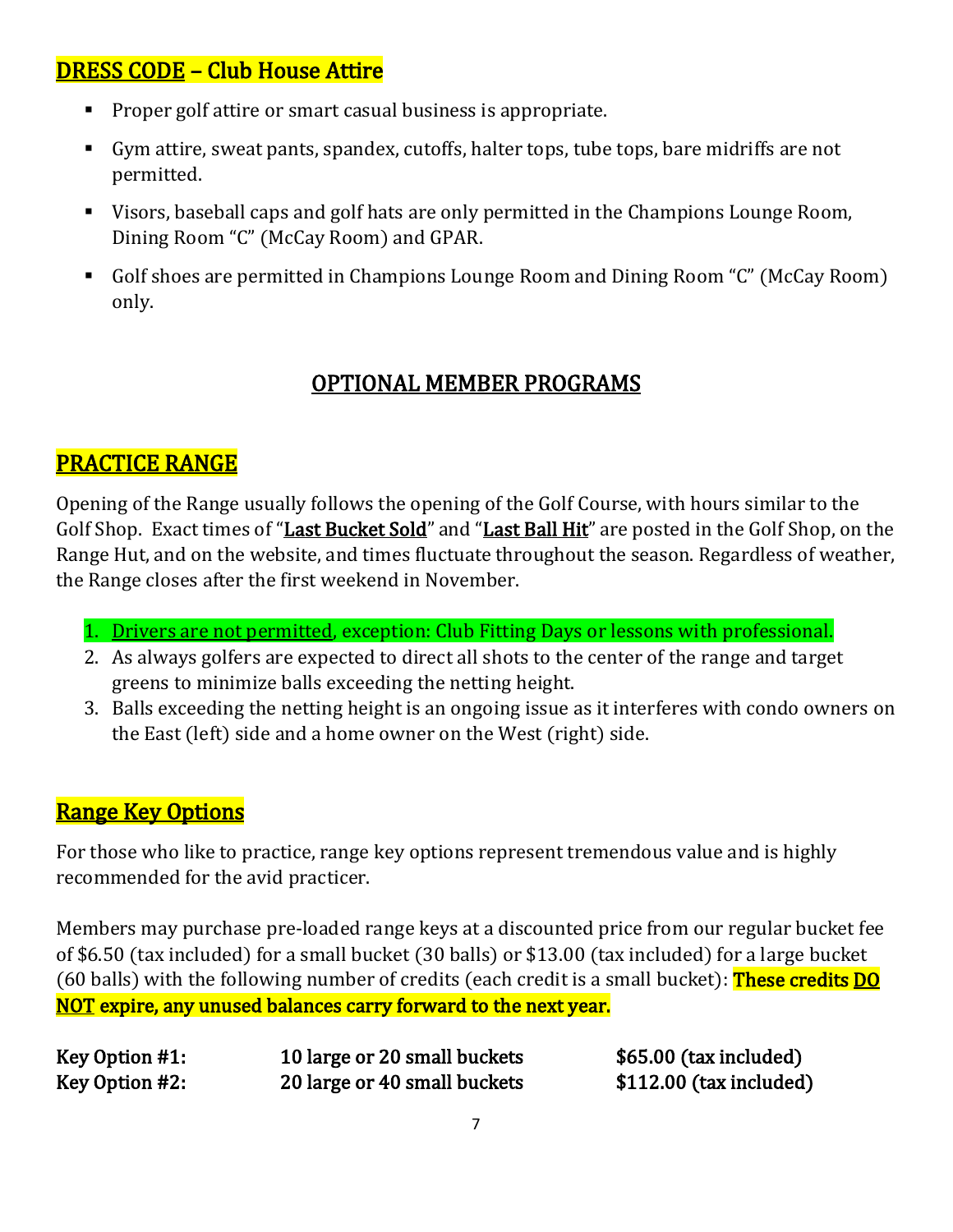For those who like to practice, this is a great deal and a definite must have!

### ELECTRIC CARTS

Cart Driving Rules change with course condition. Please note the following variations:

#### \*At all times, carts must remain on the path around greens and tees.

- a) Cart path only: Carts do not leave cart paths (monitored by GPS).
- b) 90° Rule: Drive in rough or on cart path, cross fairway at 90, stop, and play the shot, return to the rough or cart path.
- c) Fairway: May drive on the fairway. Follow cart directional signs in front of greens.

Cart Rider Policy: One cart, two riders. If player insists on having their own cart, they will be charged for an additional 50%. This is based on availability.

## ELECTRIC CART PROGRAM PRICING

Members who ride carts on a regular or semi-regular basis should definitely consider purchasing one of our two "Cart Programs". This represents excellent value. Annual cart waiver forms must be signed by members prior to participating in the program.

Member Cart Programs are administered electronically through the Golf Shop and based on per person, ½ cart for 9 or 18 holes and includes tax. All programs are paid up front, per each account number – no group purchasing allowed. The "Cart Program" functions on a declining balance as carts are used and is recorded on the Member's account (scanned once for 9 holes, and twice for 18 holes). Cart Programs DO NOT expire, any unused balances carry forward to the next year.

#### Bronze Program

\$365.00 (for 24,  $\frac{1}{2}$  carts for 18 holes or 48,  $\frac{1}{2}$  carts for 9 holes - \$15.21 per round, tax included)

#### Silver Program

 $$705.00$  (for 50,  $\frac{1}{2}$  carts for 18 holes or 100,  $\frac{1}{2}$  carts for 9 holes - \$14.10 per round, tax included)

- 1. All members must sign an insurance waiver at the beginning of the season, which is valid for the entire year.
- 2. Preferably carts should be reserved online via the Tee Sheet.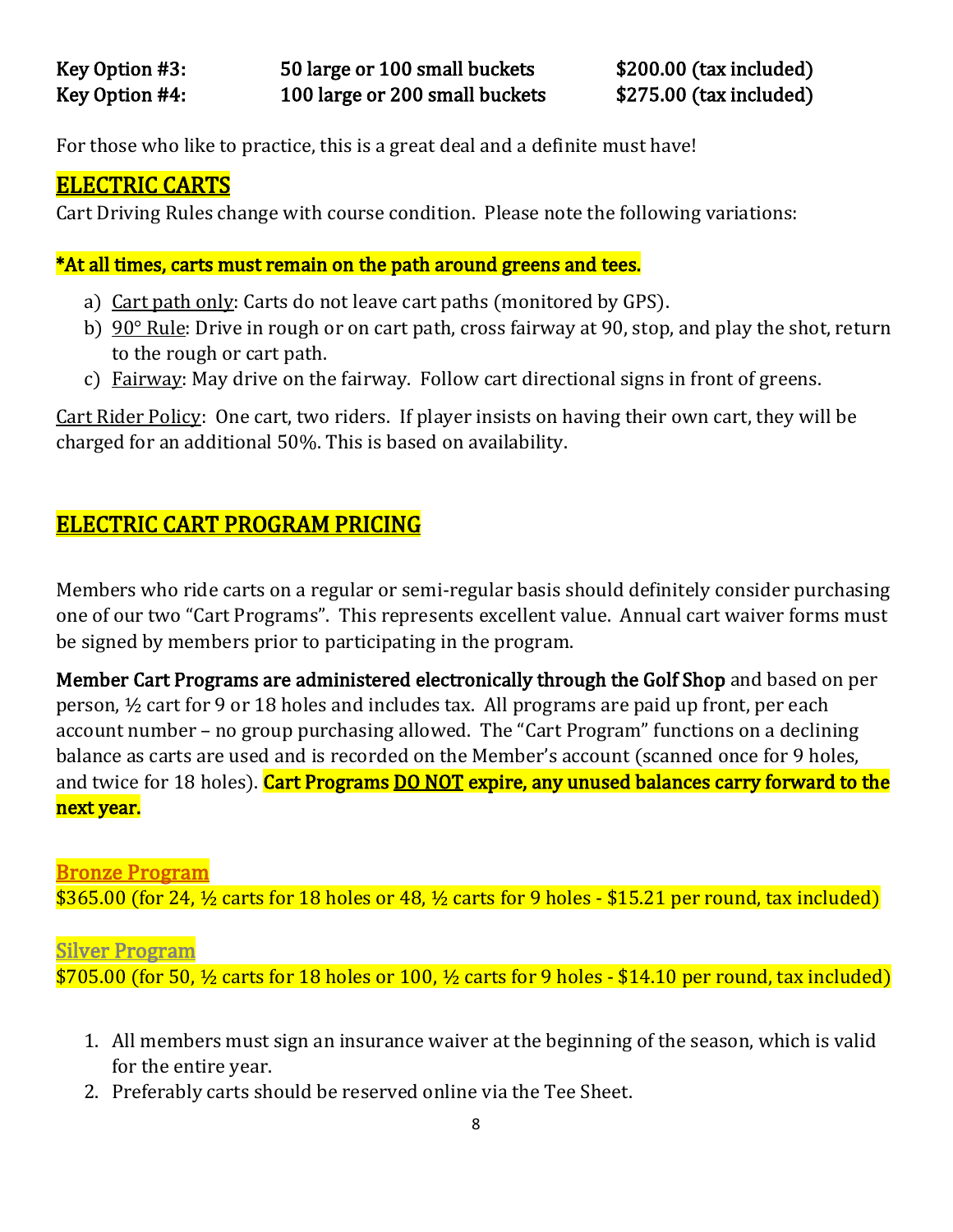- 3. Cart keys are handed out in the Golf Shop when payment has been arranged (cash, charge or cart program). NO EXCEPTIONS.
- 4. Junior Members are not allowed to rent carts. They may be passengers only if accompanied by a licensed driver (aged 19+).
- 5. Carts are not allowed on practice range or in parking lot.

#### Cart Pricing for 2022 (tax included)

| Non-member | \$20.00 |
|------------|---------|
| Member     | \$18.25 |

## CLUB STORAGE, CLEANING AND ELECTRIC PULL CART STORAGE

These services are available to the members April through the last week in November. Please note – storage fees do not include insurance. In the event of a loss, Kingsville Golf is not liable for replacement of your equipment. Mandatory insurance waivers must be signed, these waivers are available at the Golf Shop or online. For club storage fees, please contact the office at 519-733- 6561 ext. 110

## LOCKER ROOMS

Locker rental is available through the office for  $\frac{1}{2}$  and full lockers. \*Add charges\*.

## PAR POINTS

In 2017, we introduced a flexible points redemption program called "PAR POINTS". The intent of this NEW program is to reward our Loyal members for financial support of our Club. The Program features are listed below:

- Members will receive PARTICIPATION POINTS, (referred to as "PAR POINTS"), for all purchases in the Pro Shop, Dining Room, Snack Bar (excludes sundry items), Cart Programs and Individual Cart Rentals, Club Storage, Lockers, and Practice Range.
- Please be advised: As per government regulations, "PAR POINTS" CANNOT be allocated for ANY ALCOHOLIC BEVERAGE PURCHASES, as this would be against the law.
- The Pro Shop will provide incentives for purchasing merchandise via "DOUBLE PAR POINTS" on selected merchandise throughout the season.
- Throughout the season NUMEROUS incentives will be implemented providing GREAT value of Member's "PAR POINTS" upon redemption.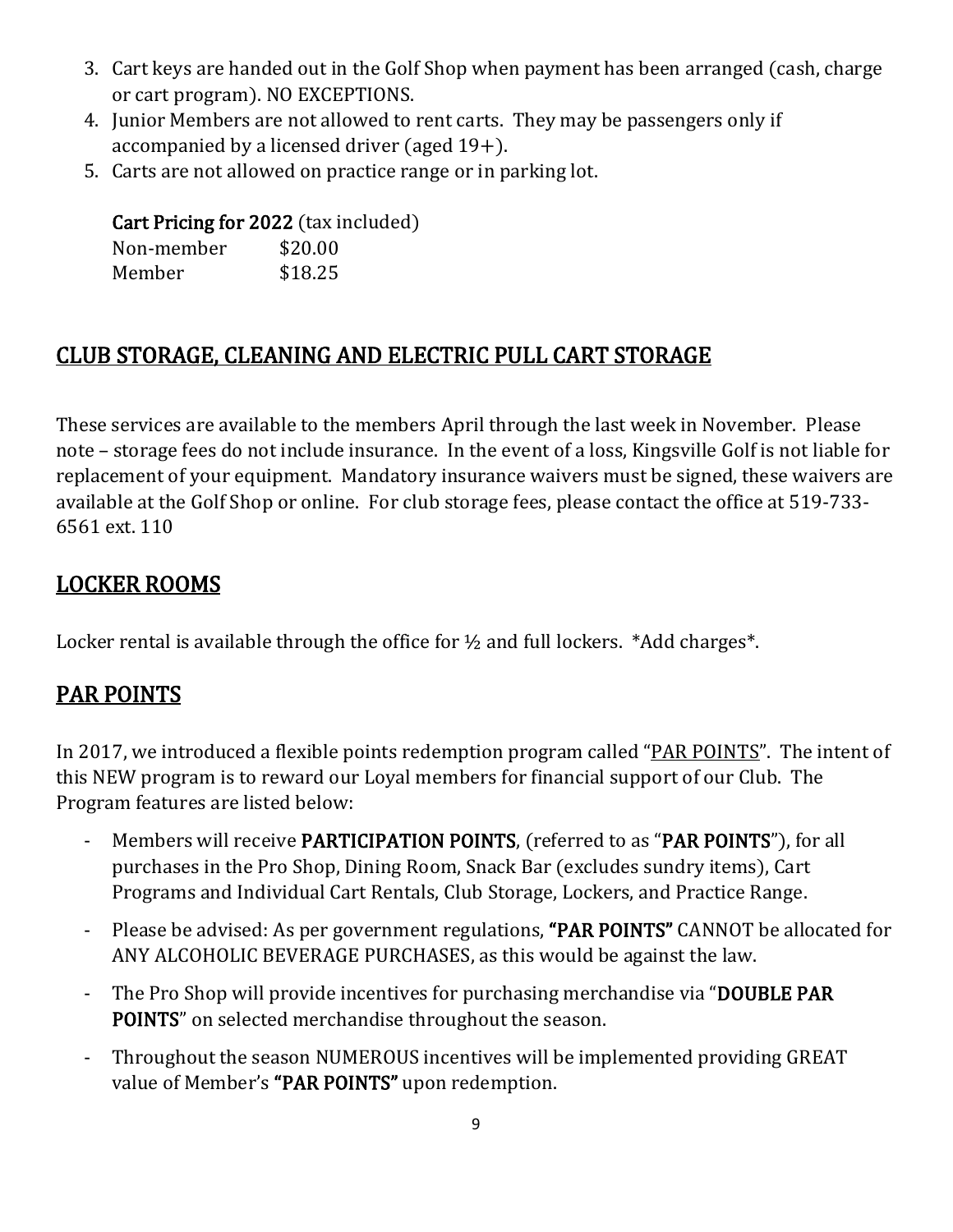- "PAR POINTS" are awarded based on 1 point per dollar spent, and DO NOT EXPIRE unless you cease to be a member. Every 1000 "PAR POINTS" equals \$10 value.
- "Par POINTS" can be redeemed against purchases in the Pro Shop, Dining Room and Snack Bar at ANYTIME.
- Member's "PAR POINTS" balance will be listed at the bottom of ALL of your receipts and also displayed on your monthly statements.
- "PAR POINTS" cannot be redeemed for cash see first bullet point.

## FOOD AND BEVERAGE

#### Account Numbers and 7% Discount

Members receive a four-digit account number, allowing charging privileges at any food and beverage outlet and the Golf Shop. As a special Member-only incentive, Members receive a 7% discount on all food and beverage purchases charged to their account at any of the following; the Dining Room, Patio, Snack Bar and Beverage Cart. Purchases in the Golf Shop are not entitled to a 7% discount.

Members are to sign their invoices prior to leaving the premises. Invoices are subject to a 15% gratuity for any unsigned charges.

| <b>House Account Minimums:</b>                                                                 |                           |                           |  |  |  |  |
|------------------------------------------------------------------------------------------------|---------------------------|---------------------------|--|--|--|--|
| April 1 <sup>st</sup> to December 20 <sup>th</sup>                                             | <b>Single</b><br>\$300.00 | <b>Couple</b><br>\$460.00 |  |  |  |  |
| <b>Loyalty House Account Minimums:</b>                                                         |                           |                           |  |  |  |  |
|                                                                                                | <u>Single</u>             | <b>Couple</b>             |  |  |  |  |
| April 1 <sup>st</sup> to December 20 <sup>th</sup>                                             | \$150.00                  | \$230.00                  |  |  |  |  |
| Only charges (excluding tax and gratuity) made at the food and beverage outlets are applied to |                           |                           |  |  |  |  |
| the minimum.                                                                                   |                           |                           |  |  |  |  |

## CHAMPIONS LOUNGE AND DINING ROOM "B" & "C"

Open daily at 11:00 a.m. during the Golf Season with hours sufficiently flexible to meet the needs of members.

Dining Room hours are reduced during April and November and closes according to golf traffic.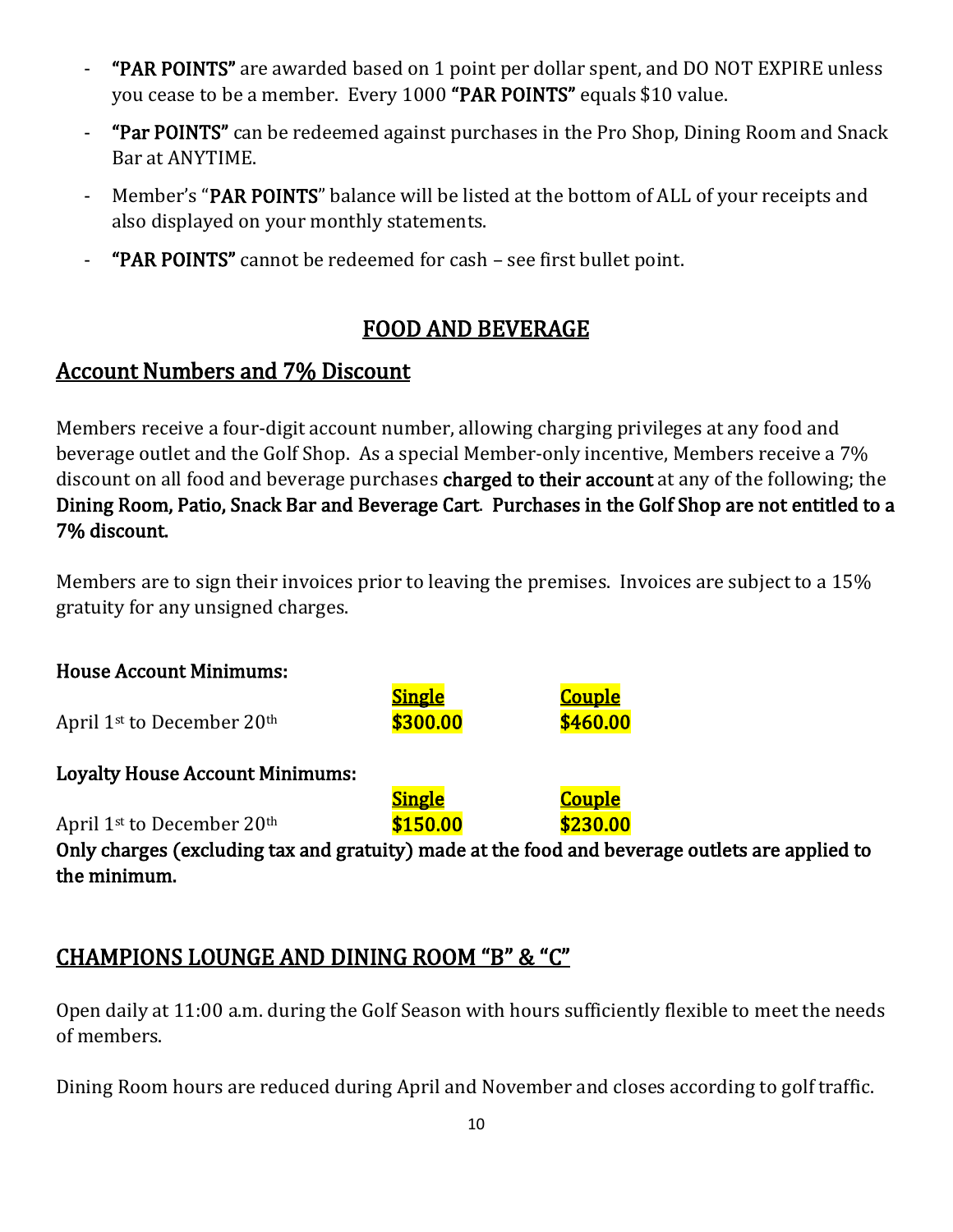In December, Dining Room is open Thursday to Saturday only and closed January, February and March. Hours of Operation are posted on the website and app. Dinner reservations are highly recommended.

#### SNACK BAR AND PATIO

## Hours of Operation

Similar to the Golf Shop, hours fluctuate in the Spring and Fall, depending on weather. Snack Bar Patio is a popular after golf meeting place to enjoy a cool beverage overlooking our #9 Red green. Please note by-law smoking is prohibited on any patio. Thank you for your co-operation.

## CLUBHOUSE REGULATIONS

- 1. Neither members nor guests may bring alcoholic beverages on the course premises, into the Club House, or on to the patios. Alcoholic beverages may be consumed in the President's Room, Board Room, Locker Rooms, and Pro Shop which are fully licensed.
- 2. Golf shoes may be worn in the Champions Lounge, and Dining Room "C". Street shoes are to be worn in Dining Room "B".
- 3. Pets are not allowed in any area nor on the Golf Course or Practice Range or Club House Grounds (exception service dogs).
- 4. Towels are provided for use in each of the Locker Rooms and are not be to removed from the premises.
- 5. The Club will assume no responsibility for loss of, or damage to, vehicles or contents while parked on Club property or for personal property left anywhere on the Club premises including the lockers, locker rooms, club storage room, and Golf Shop.
- 6. Card playing is permitted in the locker rooms, President's Room, Room "C" and Champions Lounge.
- 7. Our entire facility is non-smoking to comply with the Ontario By-Law.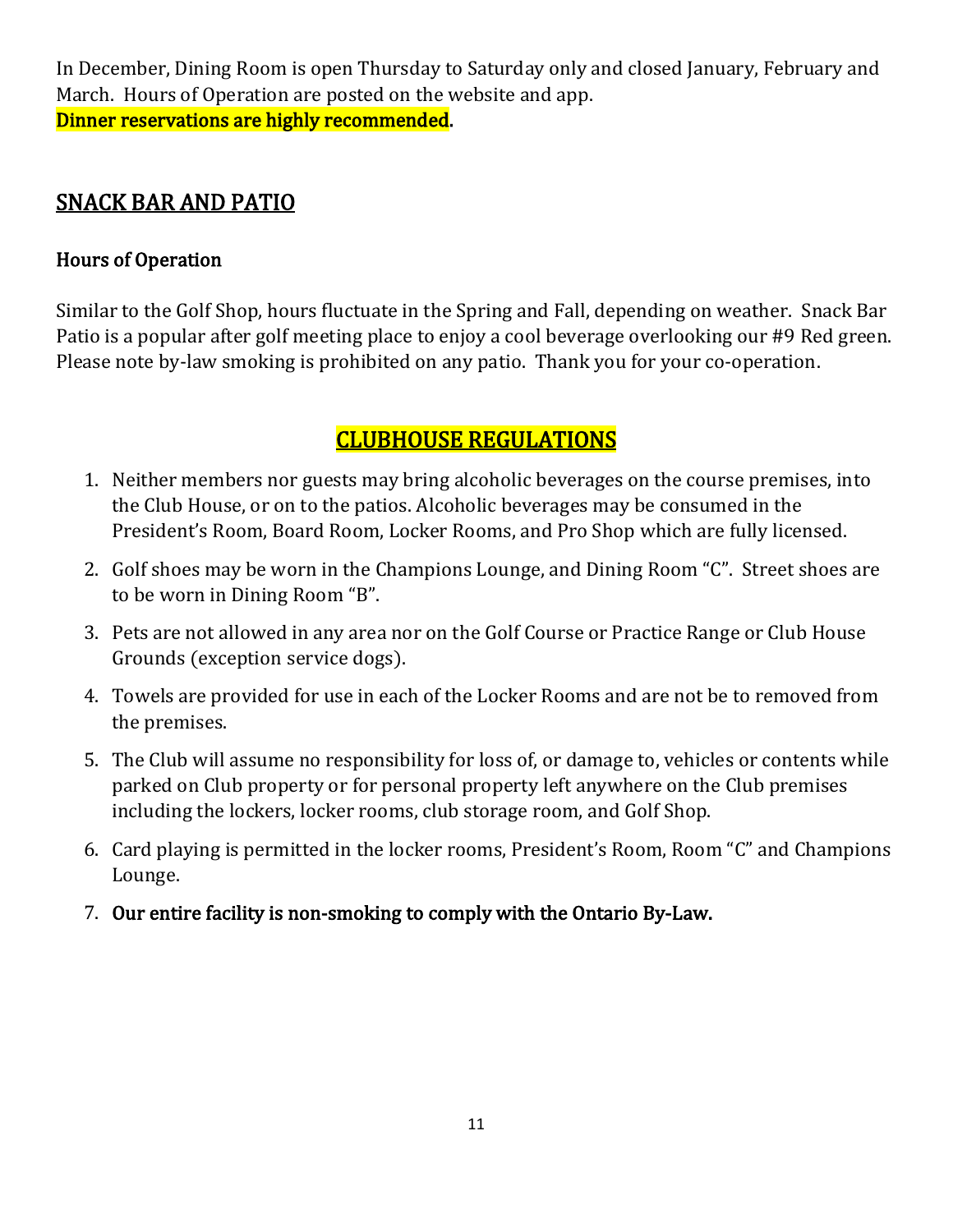## ADMINISTRATION

## CLUB OFFICE

Hours of Operation: Open Monday through Friday, 8:00 a.m. until 5:00 p.m. (Excludes Holidays). January and February Hours are 9:00 a.m. to 4:00 p.m.

## MONTHLY ACCOUNTS

Members are required to pay bills upon receipt. We offer the ability to check your statements online through our Tee-time booking engine. These statements will be uploaded typically the first week of every month. Overdue accounts are subject to interest penalties. Accounts in arrears will result in suspension of membership privileges until such accounts are paid.

#### PAYMENT OPTIONS

Members accounts may be paid by cheque, internet or telephone banking, pre-authorized debit, debit or cash at the office. Please contact the office at 519-733-6561 ext 123 for any preauthorized payments. You may sign up for our pre-authorized debit by providing your banking information. These pre-authorized services are secured by our payment providers.

#### ANNUAL DUES

Annual membership dues and Capital Contribution are established by the Board of Directors in October of each year and are payable in full or in seven (7) monthly installments starting November 30<sup>th</sup> through May 31<sup>st</sup>. Payment options (same as above). Failure to correspond and make payments will result in a late penalty fee.

## CAPITAL CONTRIBUTION (Formerly Initiation Fee)

All Capital Contribution Revenue goes towards our Annual Capital Budget. Capital Contribution payment options are; 1 year or 3 years. Payments are interest free, subject to HST and based on seven (7) monthly installments.

#### Single Membership:

| <b>Options</b>               | <b>Payment Monthly</b> | # of months                                                       | Amount |
|------------------------------|------------------------|-------------------------------------------------------------------|--------|
| 1 Year                       | \$285.71               |                                                                   | \$2000 |
| (includes a \$400 gift card) |                        |                                                                   |        |
| 3 Year                       |                        | \$95.24 for 7 months for 5 years (billed with yearly dues) \$2000 |        |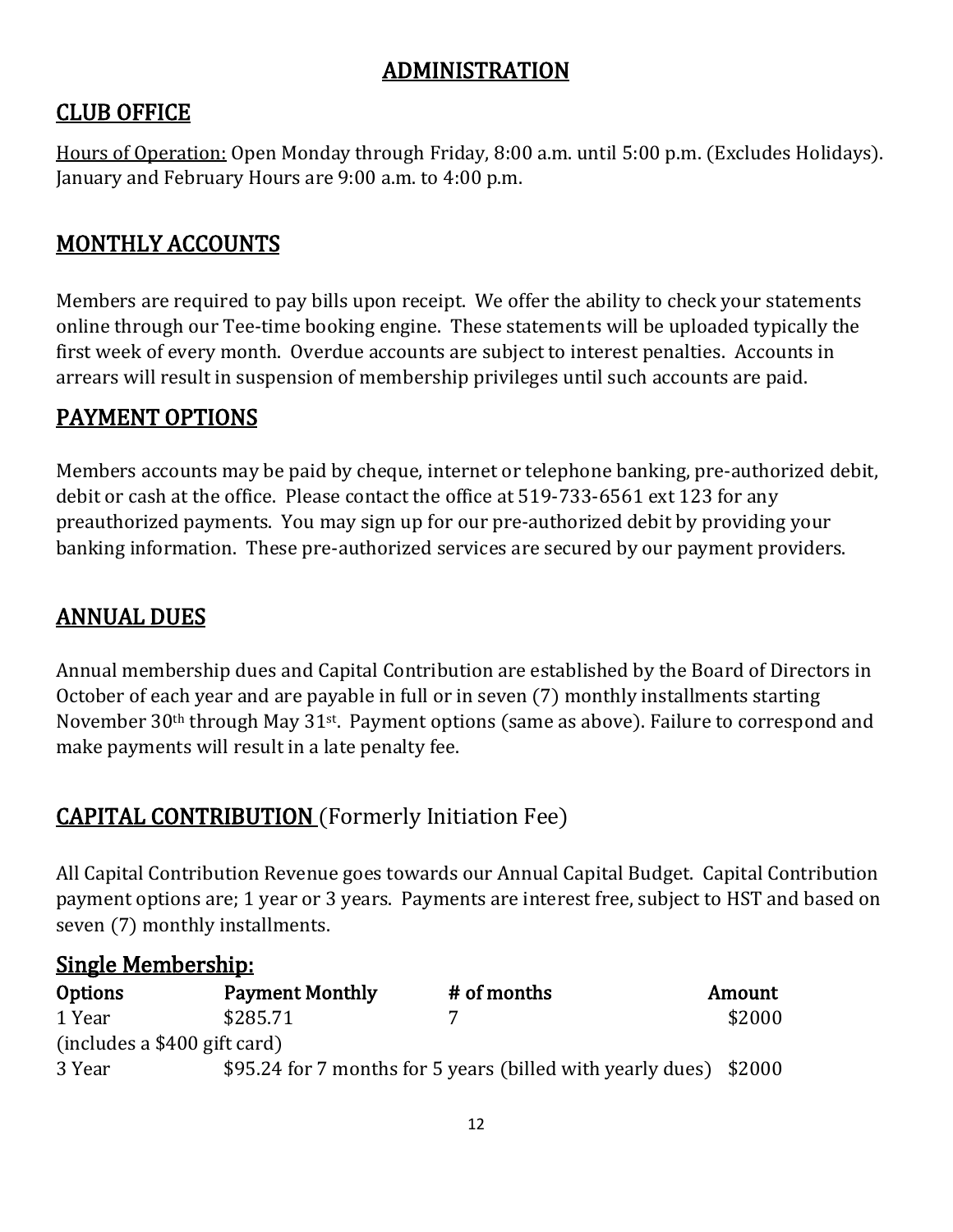#### Couple Membership:<br>Options Payn Options Payment Monthly # of months Amount  $1 \text{ Year}$   $$571.43$   $7$   $$4000$ (includes a \$800 gift card) 5 Year \$190.48 for 7 months for 5 years (billed with yearly dues) \$4000

#### Perks for New Mid Adult (Age 44-49) & Adult Members (Age 50 and Over):

All NEW Mid/Adult Members receive one-year free club storage and half locker.

#### Perks for New Intermediate, Sr. Intermediate and Young Adult Members (Age 19-43)

All NEW and returning Members in the Intermediate and Young Adult (age 19-43) categories receive a \$100.00 Range Credit. You must claim your credit within the same year.

#### Children's Membership Special

Children or grandchildren of Members aged 12 & under can be a Jr. Member for only \$64.41 (also receive a \$50.00 Range credit!). Children or grandchildren aged 13-18 can join for \$282.78 (also receive a \$100.00 Range credit!).

#### Rewards/Referral Program

Refer a friend between the ages of 19-49 and receive a \$50 Gift Card for a single or \$75 Gift Card for a couple.

Refer a friend aged 50 and up and receive a \$100 Gift Card for a single or a \$175 Gift Card for a couple.

#### WEBSITE, EMAIL & APP

Our website is our main source of communication with our members. [www.kingsvillegolf.com](http://www.kingsvillegolf.com/) is our official website which is compatible with any Smart Phone or Tablet. It contains pertinent information Club activities and current events. You will use our website to book tee times, retrieve monthly statements, record scores for handicapping, sign up for annual leagues, view calendars and other information in our Members Only section and record scores for handicapping.

Member emails are sent weekly and contain a host of information about Club activities, recap of Club events, upcoming specials and general information about the entire facility. We highly